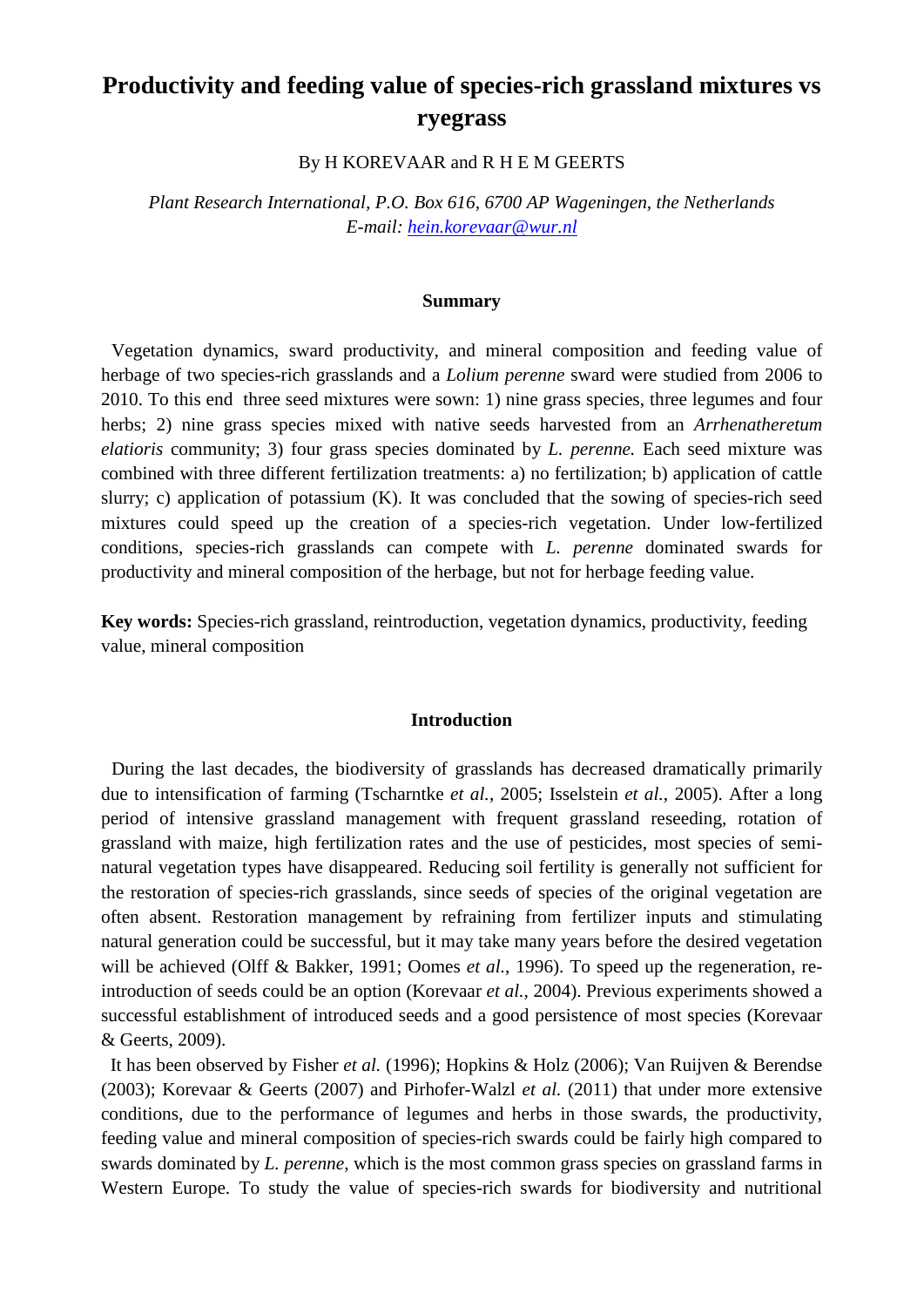quality of herbage we conducted a field experiment to compare species-rich swards with a *L. perenne* sward.

## **Materials and Methods**

 In October 2005 three grass mixtures were sown to compare productivity, feeding value and mineral composition of species-rich swards with a *L. perenne* sward. The field experiment was established in St Anthonis on a dry sandy soil which had been used for many years for maize production. The organic matter content of the topsoil (0-10 cm) was 2.1%, the pH-KCl was 4.7 and nitrogen supplying capacity of the soil (the amount of nitrogen released in the growing season by soil organic matter mineralization) was 47 kg N  $ha^{-1}$ . Three different seed mixtures were sown: SM1: a seed mixture of nine grass species, three legumes and four herbs; SM2: seeds of nine grass species mixed with native seeds harvested from an *Arrhenatheretum elatioris* community: SM3: a seed mixture of four grasses dominated by *L. perenne.*

 To each seed mixture three different fertilization treatments were applied: a) no application of fertilizer (control); b) application of cattle slurry after the first cut  $(20 \text{ tonnes ha}^{-1})$ ; calculated effective fertilization from the slurry for grass production: 24 kg N, 10 kg P and 74 kg K ha<sup>-1</sup>); c) application of 83 kg ha<sup>-1</sup> potassium (K) after the first cut, no phosphorus (P) was applied in this treatment as the P content of the soil was already very high  $(8.1 \text{ mg } P \text{ kg}^{-1})$  analyzed as plant available phosphorus (P-PAE) by means of 0.01 M CaCl2 extraction (Houba *et al.*, 2000)). Plot size was 9 m x 10 m with three replicates per treatment. The swards were cut twice or three times per year from 2006 to 2010. The fresh grass was weighed and analyzed for dry-matter content, chemical composition and a number of feeding value parameters. Botanical composition was monitored yearly before the first cut on  $25 \text{ m}^2$  of each plot according to the Braun-Blanquet cover-abundance scale (Braun-Blanquet, 1964).

 The data for 2008 were excluded from the statistical analyses, because in that year only the dry-matter production was measured without further analyses of the grass composition. Most plots suffered in 2009 from an outbreak of *Phyllopertha horticola* (Garden Chafer) larvae, followed by a *Meles meles* (European Badger) searching for the larvae and damaging the sward. In combination with drought this resulted in parts of the experiment with an irregular vegetation cover and a low production in years 2009 and 2010. We therefore decided to analyze the data of 2009 and 2010 separately from the data of 2006 and 2007.

#### **Results**

 The botanical composition showed an overall increase in plant species numbers between 2006 and 2010, with the largest species diversity for SM2 (21.9 species per 25  $m<sup>2</sup>$ ) compared to SM3 and SM1 with 13.9 and 15.5 species per 25  $m^2$ , respectively (Table 2). In all treatments the proportion of *L. perenne* decreased markedly and the proportion of *Holcus lanatus, Anthoxanthum odoratum, Poa pratensis, Leucanthemum vulgare, Centaurea jacea* and *Rumex acetosella* increased. The latter species are all typical for more extensive grassland management without grazing (Table 3).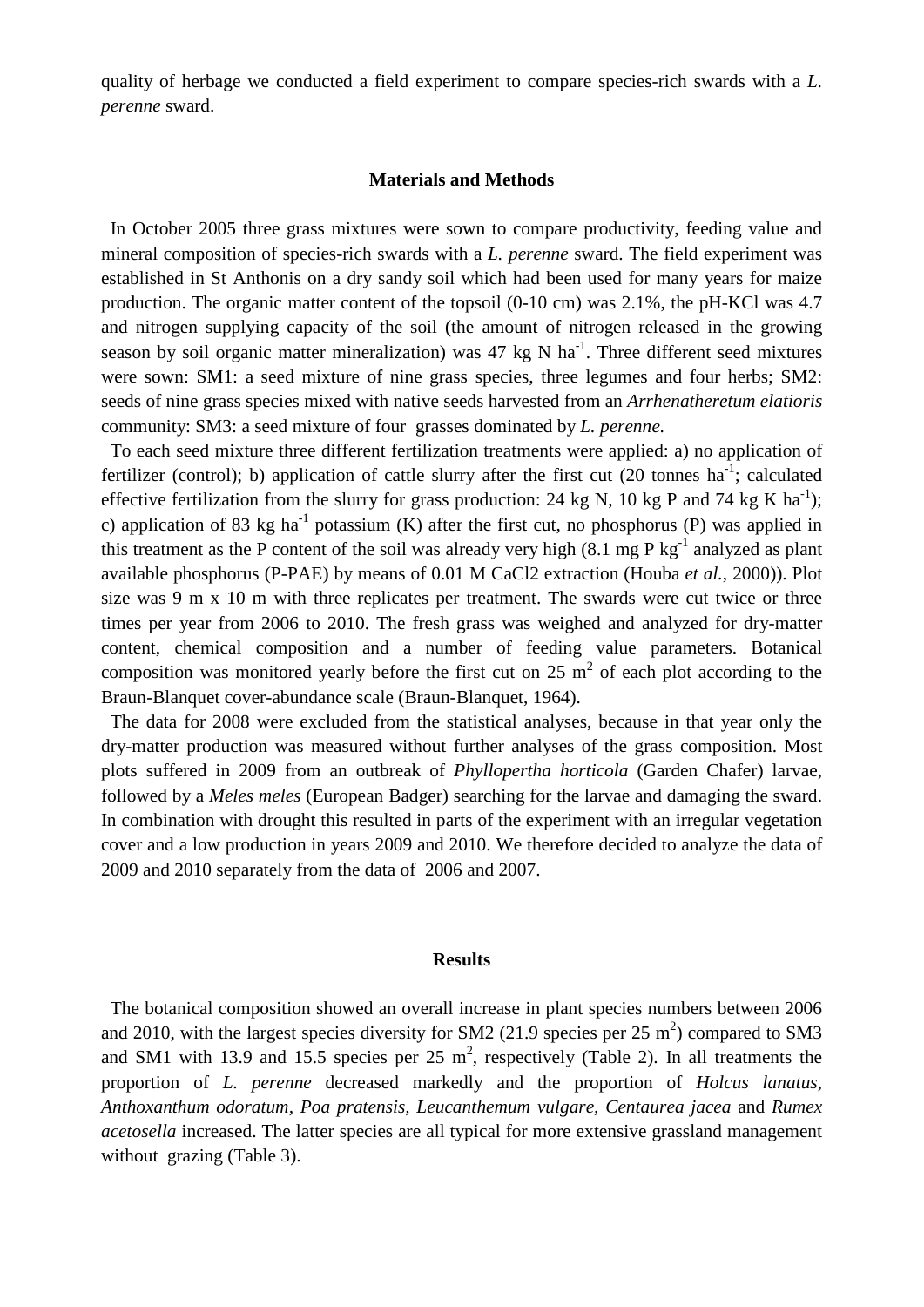| SM <sub>1</sub><br>SM <sub>2</sub><br>SM <sub>3</sub><br>$20 \text{ kg}$<br>$22 \text{ kg}$<br>$35 \text{ kg}$<br>Seed quantity<br>$ha^{-1}$<br>$ha^{-1}$<br>$ha^{-1}$<br>73<br><b>100</b><br>Grasses (% of seed quantity)<br>85<br>7<br><b>Meadow Fescue</b><br>10<br>14<br>Festuca pratensis<br>30<br>69<br>Perennial Rye-grass<br>22<br>Lolium perenne<br>Holcus lanatus<br>Yorkshire-fog<br>$\overline{4}$ |
|----------------------------------------------------------------------------------------------------------------------------------------------------------------------------------------------------------------------------------------------------------------------------------------------------------------------------------------------------------------------------------------------------------------|
|                                                                                                                                                                                                                                                                                                                                                                                                                |
|                                                                                                                                                                                                                                                                                                                                                                                                                |
|                                                                                                                                                                                                                                                                                                                                                                                                                |
|                                                                                                                                                                                                                                                                                                                                                                                                                |
|                                                                                                                                                                                                                                                                                                                                                                                                                |
|                                                                                                                                                                                                                                                                                                                                                                                                                |
|                                                                                                                                                                                                                                                                                                                                                                                                                |
| 3<br>Arrhenatherum elatius<br>3<br>False Oat-grass                                                                                                                                                                                                                                                                                                                                                             |
| $\overline{2}$<br><b>Yellow Oat-grass</b><br>3<br>Trisetum flavescens                                                                                                                                                                                                                                                                                                                                          |
| 7<br>25<br>Cynosurus cristatus<br>Crested Dog's-tail                                                                                                                                                                                                                                                                                                                                                           |
| Cock's-foot<br>Dactylis glomerata<br>1                                                                                                                                                                                                                                                                                                                                                                         |
| Anthoxanthum odoratum<br>$\overline{2}$<br><b>Sweet Vernal-grass</b><br>$\mathbf{1}$                                                                                                                                                                                                                                                                                                                           |
| <b>Red Fescue</b><br>$\overline{2}$<br>Festuca rubra                                                                                                                                                                                                                                                                                                                                                           |
| 5<br>7<br>14<br>Phleum pratense subsp. pratense<br>Timothy                                                                                                                                                                                                                                                                                                                                                     |
| Smooth Meadow-<br>6<br>3<br>Poa pratensis<br>6<br>grass                                                                                                                                                                                                                                                                                                                                                        |
| Poa trivialis<br>Rough Meadow-<br>6<br>6<br>grass                                                                                                                                                                                                                                                                                                                                                              |
| 24<br>5<br>Legumes $(\%$ of seed quantity)                                                                                                                                                                                                                                                                                                                                                                     |
| $x^1$<br>Lotus corniculatus var.<br>Common Bird's-                                                                                                                                                                                                                                                                                                                                                             |
| foot-trefoil<br>corniculatus                                                                                                                                                                                                                                                                                                                                                                                   |
| <b>Lesser Trefoil</b><br>Trifolium dubium<br>X                                                                                                                                                                                                                                                                                                                                                                 |
| Trifolium pratense<br><b>Red Clover</b><br>$\overline{4}$<br>X                                                                                                                                                                                                                                                                                                                                                 |
| Lotus corniculatus cv.<br>Common Bird's-<br>19                                                                                                                                                                                                                                                                                                                                                                 |
| foot-trefoil<br>$A$ grosan+Leo                                                                                                                                                                                                                                                                                                                                                                                 |
| White Clover<br>Trifolium repens<br>1                                                                                                                                                                                                                                                                                                                                                                          |
| Herbs (% of seed quantity)<br>$\overline{2}$<br>10                                                                                                                                                                                                                                                                                                                                                             |
| Selfheal<br>Prunella vulgaris<br>X                                                                                                                                                                                                                                                                                                                                                                             |
| Cerastium fontanum subsp.<br>Common Mouse-ear<br>$\mathbf X$<br>vulgare                                                                                                                                                                                                                                                                                                                                        |
| $sp^2$<br>Leucanthemum vulgare<br>Oxeye Daisy<br>X                                                                                                                                                                                                                                                                                                                                                             |
| Hypochaeris radicata<br>Cat's-ear<br>X                                                                                                                                                                                                                                                                                                                                                                         |
| Yarrow<br>Achillea millefolium<br>sp<br>X                                                                                                                                                                                                                                                                                                                                                                      |
| Crepis biennis<br>Rough Hawk's-beard<br>X                                                                                                                                                                                                                                                                                                                                                                      |
| Leontodon saxatilis<br>Lesser Hawkbit<br>X                                                                                                                                                                                                                                                                                                                                                                     |
| Ranunculus bulbosus<br><b>Bulbous Buttercup</b><br>X                                                                                                                                                                                                                                                                                                                                                           |
| <b>Brown Knapweed</b><br>Centaurea jacea<br>X                                                                                                                                                                                                                                                                                                                                                                  |
| <b>Bellis</b> perennis<br>Daisy<br>X                                                                                                                                                                                                                                                                                                                                                                           |
| Rumex acetosella<br>Sheep's Sorrel<br>X                                                                                                                                                                                                                                                                                                                                                                        |
| <b>Ribwort Plantain</b><br>Plantago lanceolata<br>1<br>X                                                                                                                                                                                                                                                                                                                                                       |
| Common Sorrel<br>Rumex acetosa<br>X                                                                                                                                                                                                                                                                                                                                                                            |
| Autumn Hawkbit<br>Leontodon autumnalis<br>sp                                                                                                                                                                                                                                                                                                                                                                   |

Table 1. Sown species in the three seed mixtures. SM2 contains seeds harvested in a nature reserve, the composition of this mixture is not known in detail.

 $1 x =$  seeds of species in seed mixture but quantity not known.

 $2^{2}$  sp = sown species, seed quantity less than 1%.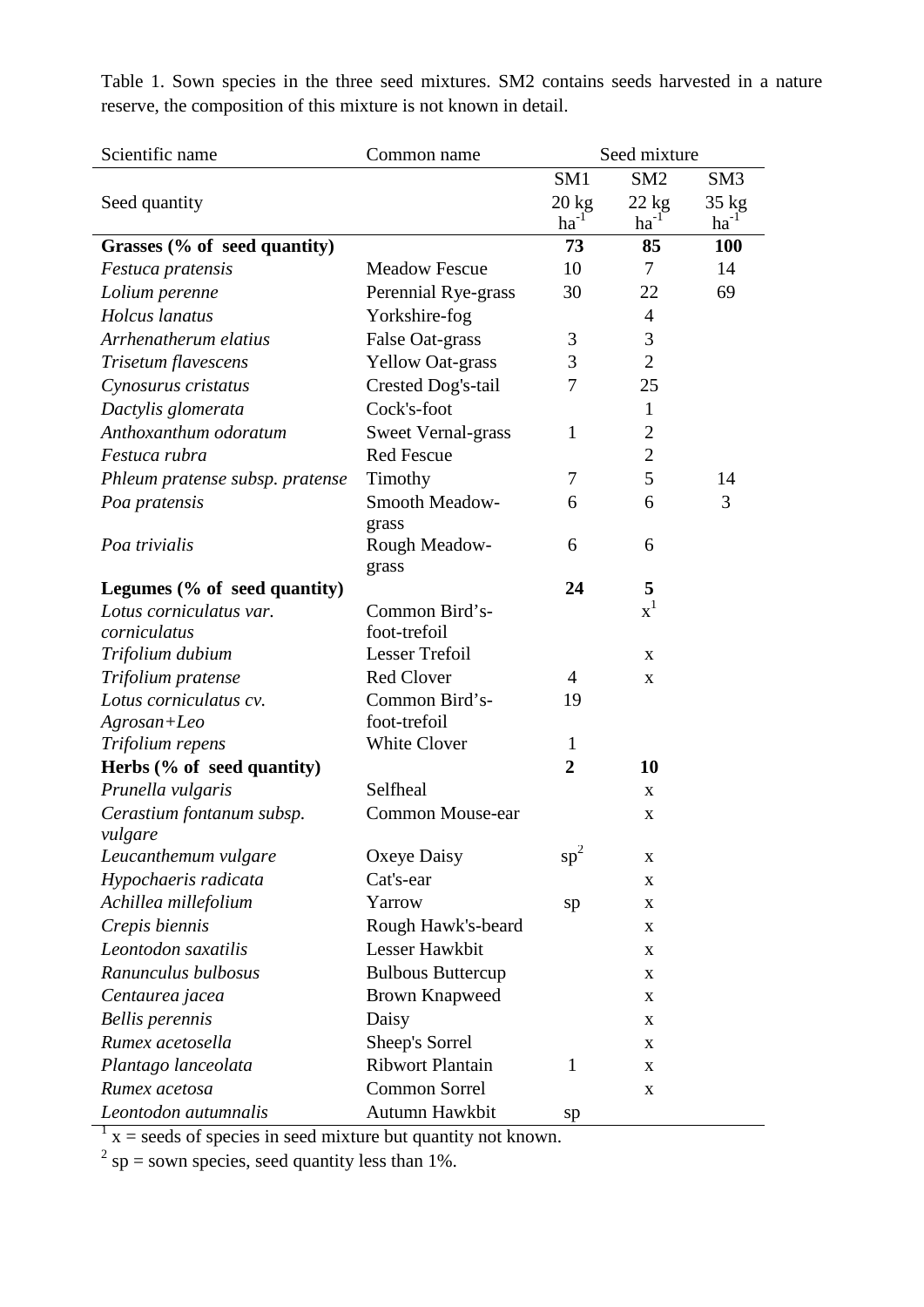SM1 had a significantly higher productivity (averaged over the fertilization treatments 4,991 kg dry matter ha<sup>-1</sup> yr<sup>-1</sup>), than SM2 and SM3 with 4,166 and 3,770 kg ha<sup>-1</sup> yr<sup>-1</sup>, respectively. As a result of the higher dry-matter production the uptake of N, P and K by the herbage was also higher for SM1. Also the N content of the herbage of SM1 (17.51 g dry matter  $kg^{-1}$ ) was higher than the N content of the herbage of SM2 and SM3. The P and K contents showed no significant differences among the mixtures. The mineral content of herbage of SM1 was higher for Na, Ca, Mg and Zn than of SM3. The S content was highest for SM3 and the Mn content for SM2.

 Application of cattle slurry or potassium resulted in a significantly higher dry-matter production, but not in differences in species numbers (Table 2). Slurry application resulted in a higher P and K uptake by the herbage, but not a higher N uptake. It resulted also in a higher K content of the herbage. However, the mineral content of the herbage was higher for Na, Ca, Mg and S on the unfertilized (control) plots. The lower dry-matter production in 2009 and 2010 resulted in higher herbage contents of Na, Ca, Mg, MN, Zn and Fe and lower contents of N, P, K and S.

The net energy yield, expressed in MJ ha<sup>-1</sup>, was significantly higher for SM1 as a result of the high dry-matter production, but net energy content of the herbage was higher for SM3 (5.33 MJ  $kg<sup>-1</sup>$  dry matter) than that of SM1 and SM2 with 4.97 and 4.87 MJ kg<sup>-1</sup> dry matter, respectively. Also for intestinal digestible protein (PDI), sugar and lysine herbage of SM3 had the highest quality. Fertilization resulted in a higher net energy production, but the fertilization had no impact on the feeding value parameters of the herbage.

## **Discussion**

 In the first year (2006) after sowing, *L. perenne* was by far the most common species on all treatments, but its presence decreased rapidly on the plots of SM1 and SM2. The reduction on plots of SM3 was less sharp; on these plots *L. perenne* remained the dominant species. On all treatments we observed an increase of *Holcus lanatus, Anthoxanthum odoratum, Poa pratensis, Leucanthemum vulgare, Centaurea jacea* and *Rumex acetosella,* species which are common under more extensive grassland management without grazing (Table 3). The abundance of *Trifolium repens* and *Trifolium pratense* showed a negative trend on the plots of SM1. Herbs showed an increase on most plots even on those of SM3, probably due to invasion of seeds from neighbouring plots of SM1 and SM2. SM1 is the most productive mixture in terms of dry-matter production and uptake of N, P and K. The production on plots with this mixture is likely to be stimulated by the legumes, especially *Lotus corniculatus,* that were included in this mixture. The herbage of SM1 and SM2 has a higher content for most minerals than the herbage of SM3. This is in agreement with findings of Fisher *et al.* (1996) and Pirhofer-Walzl *et al.* (2011).

 Due to the high dry-matter production, the net energy production of SM1 was significantly higher than the yields of SM2 and SM3. However, per kg dry matter, the net energy content of the herbage of SM3 was 7–9% higher than the net energy content of herbage of SM1 and SM2. Also, in terms of feed quality, the grass dominated herbage of SM3 had the highest content of intestinal digestible protein, sugar and lysine .

 We conclude that introduction of species-rich mixtures could speed up the creation of a species-rich vegetation. Under low-fertilized conditions, species-rich grasslands can compete with *L. perenne* dominated swards for productivity and mineral composition of the herbage, but not for the feeding value of the herbage. Limited fertilizer use does not reduce species numbers.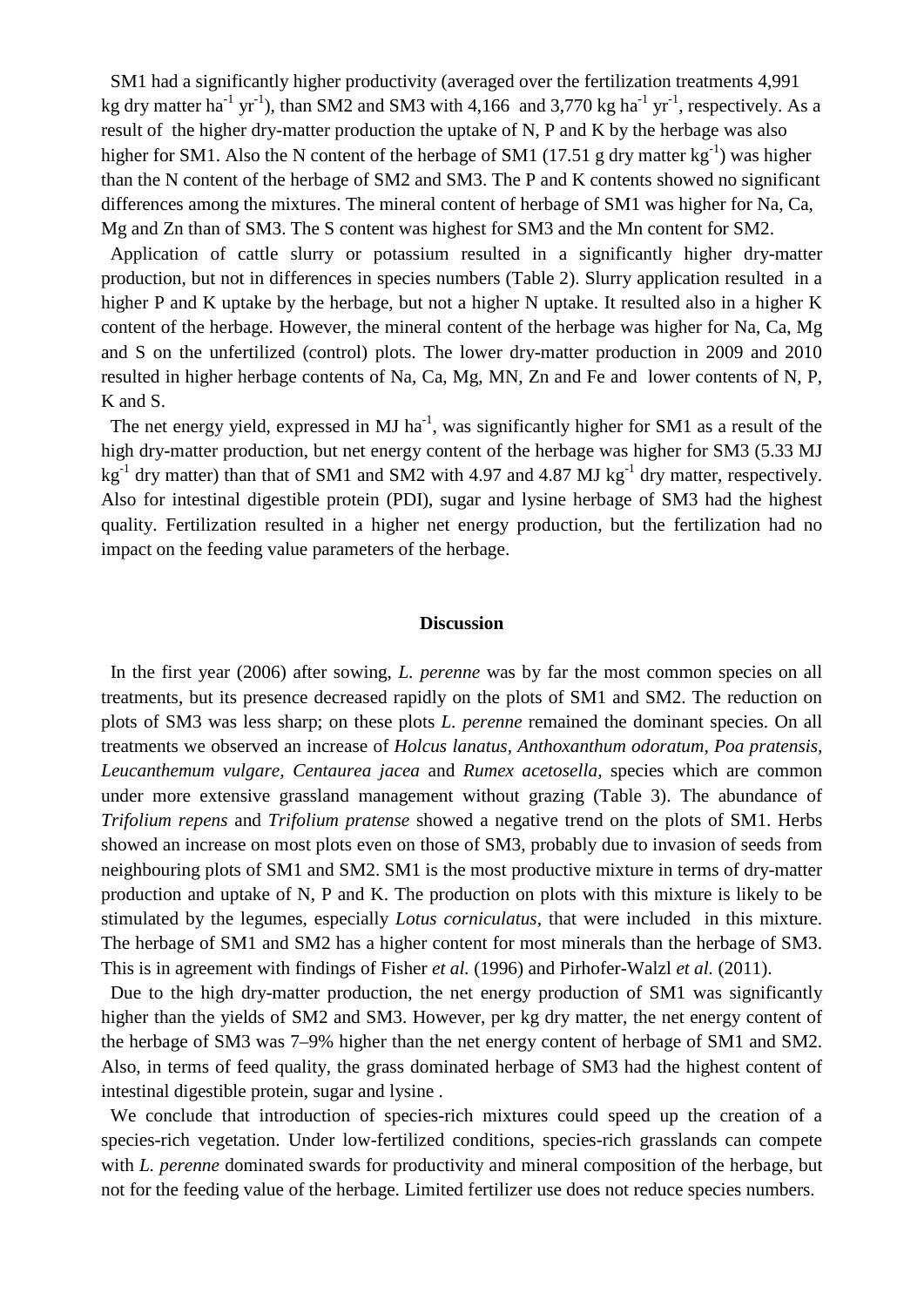# **Acknowledgements**

 Funding was provided jointly by the Ministry of Economic Affairs, Agriculture and Innovation and the Dutch Dairy Board as part of the project 'Cows and Opportunities', the Water Board Aa en Maas and the Agriculture Innovation Board of the Province Noord-Brabant. We are grateful to J de Kleijne who allowed us to do the experiment on his farm and to J J Neeteson for his valuable comments to an earlier version of this paper.

# **References**

**Braun-Blanquet J. 1964**. Pflanzensoziologie: grundzüge der vegetationskunde. Zweite, umgearbeitete und vermehrte Auflage. Wien: Springer-Verlag. 865 pp.

**Fisher G E J, Baker L J, Tiley G E D. 1996.** Herbage production from swards containing a range of grass, forb and clover species and under extensive management. Grass and Forage Science **51**: 58-72.

**Houba V J G, Temminghoff E J M, Gaikhorst G A, Van Vark W. 2000.** Soil analysis procedures using 0,01M calcium chloride as extraction reagent. Communications in Soil Science and Plant Analysis **31**: 1299-1396.

**Hopkins A, Holz B. 2006.** Grassland for agriculture and nature conservation: production, quality and multi-functionality. Agronomy Research **4**: 3-20.

**Isselstein J, Jeangros B, Pavlu V. 2005.** Agronomic aspects of biodiversity targeted management of temperate grassland in Europe – A review. Agronomy Research **3**: 139-151. **Korevaar H, Geerts R H E M. de Visser W. 2004.** Reintroduction of grassland species. Grassland Science in Europe **9**: 246-248.

**Korevaar H, Geerts R H E M. 2007.** Productivity, biodiversity and nitrate in groundwater of multifunctional grasslands. In: High Value Grassland. Providing biodiversity, a clean environment and premium products. Occasional Symposium **38.** Cirencester: British Grassland Society: 64-69.

**Korevaar H, Geerts R H E M. 2009.** Re-introduction of grassland species still successful after a decade. Grassland Science in Europe **14**: 497-500.

**Olff H, Bakker J P. 1991.** Long-term dynamics of standing crop and species composition after cessation of fertilizer application to mown grassland. Journal of Applied Ecology **28**: 1040- 1052.

**Oomes M J M, Olff H, Altena H J. 1996.** Effects of vegetation management and raising the water table on nutrient dynamics and vegetation change in a wet grassland. Journal of Applied Ecology **33**: 576-588.

**Pirhofer-Walzl K, Søegaard K, Høgh-Jensen H, Eriksen J, Sanderson M A, Rasmussen J, Rasmussen J. 2011.** Forage herbs improve mineral composition of grassland herbage. Grass and Forage Science **66**: 415-423.

**Tscharntke T, Klein A M, Kruess A, Steffan-Dewenter I, Thies C C. 2005.** Landscape perpectives on agricultural intensification and biodiversity – ecosystem service management. Ecology Letters **8**: 857-874.

**Van Ruijven J, Berendse F. 2003.** Positive effects of plant species diversity on productivity in the absence of legumes. Ecology Letters **6**: 170-175.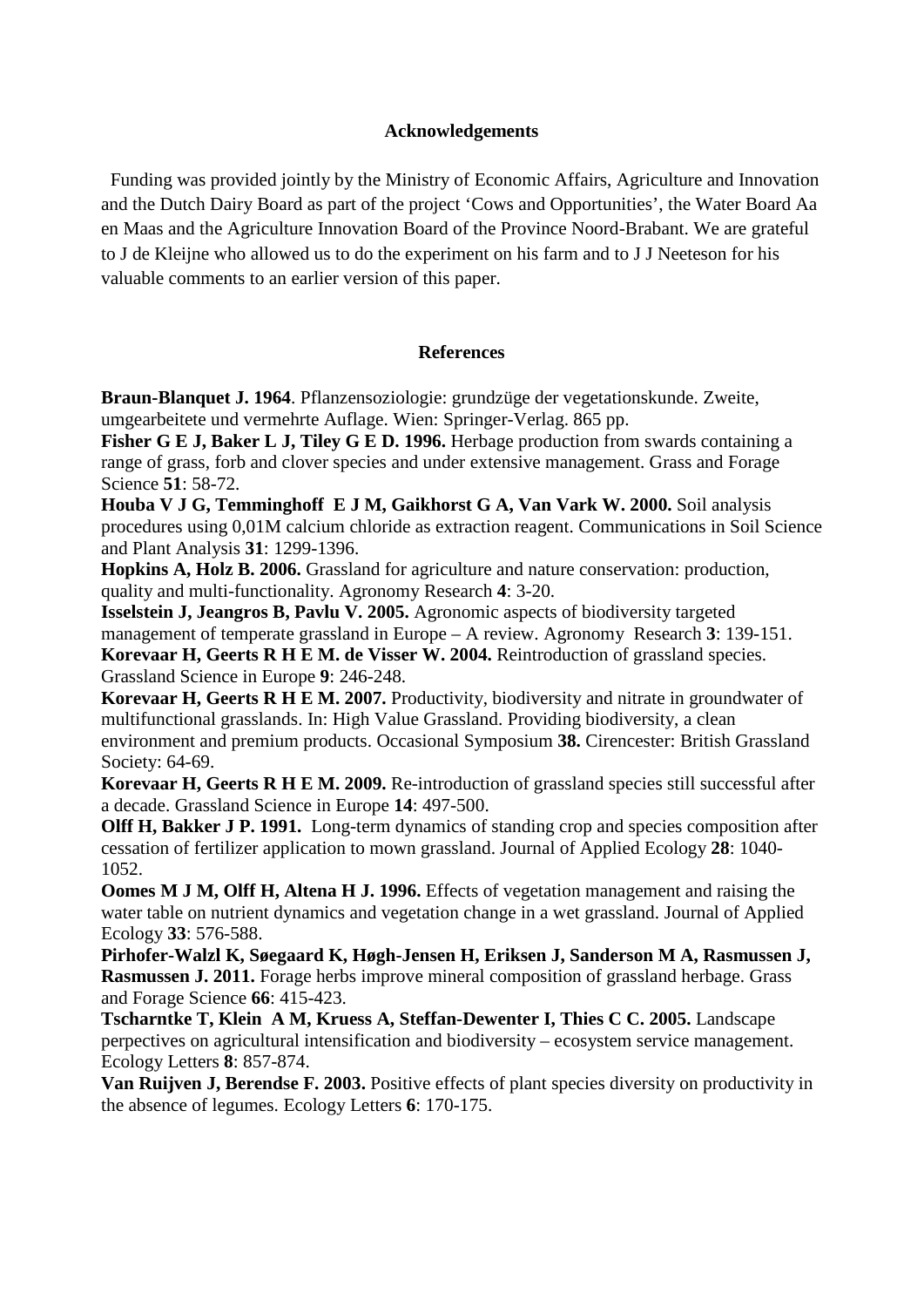|                                    |                 | Seed mixture    |                 |                  |              | Fertilization |              |                  |             | Year  |                  | SM x            | SM <sub>x</sub> | Fert x      | SM <sub>x</sub> |
|------------------------------------|-----------------|-----------------|-----------------|------------------|--------------|---------------|--------------|------------------|-------------|-------|------------------|-----------------|-----------------|-------------|-----------------|
|                                    | SM <sub>1</sub> | SM <sub>2</sub> | SM <sub>3</sub> | $\boldsymbol{P}$ | Control      | Slurry        | $\mathbf{K}$ | $\boldsymbol{P}$ | 2006/       | 2009/ | $\boldsymbol{P}$ | fert            | year            | year        | fert x          |
|                                    |                 |                 |                 |                  |              |               |              |                  | 07          | 10    |                  |                 |                 |             | year            |
| Species                            | 15.5            | 21.9            | 13.9            | ***              |              |               |              | <b>NS</b>        | 15.7        | 18.4  | ***              | <b>NS</b>       | ***             | $\ast$      | <b>NS</b>       |
| per $25 \text{ m}^2$               | $\mathbf b$     | $\mathbf{C}$    | a               |                  |              |               |              |                  | a           | b     |                  |                 |                 |             |                 |
| d.m.                               | 4991            | 4166            | 3770            | ***              | 3865         | 4680          | 4382         | $**$             | 4579        | 4038  | $\ast\ast$       | NS <sup>2</sup> | <b>NS</b>       | $_{\rm NS}$ | ${\rm NS}$      |
| $\text{kg}$ ha <sup>-1</sup>       | $\rm b^1$       | a               | a               |                  | a            | b             | $\mathbf b$  |                  | b           | a     |                  |                 |                 |             |                 |
| ${\bf N}$                          | 89.4            | 62.6            | 60.1            | ***              |              |               |              | NS               | 82.4        | 59.0  | ***              | <b>NS</b>       | $\ast$          | NS          | <b>NS</b>       |
| $\text{kg}\ \text{ha}^{\text{-1}}$ | b               | a               | a               |                  |              |               |              |                  | $\mathbf b$ | a     |                  |                 |                 |             |                 |
| $\mathbf{P}$                       | 17.8            | 14.7            | 13.4            | $***$            | 14.0         | 16.8          | 15.0         | $**$             | 17.9        | 12.7  | ***              | <b>NS</b>       | <b>NS</b>       | <b>NS</b>   | ${\rm NS}$      |
| $\text{kg}\ \text{ha}^{\text{-1}}$ | b               | a               | a               |                  | a            | b             | a            |                  | $\mathbf b$ | a     |                  |                 |                 |             |                 |
| K                                  | 102.7           | 83.1            | 78.4            | ***              | 68.1         | 106.2         | 90.0         | ***              | 110.8       | 65.4  | ***              | <b>NS</b>       | $\ast$          | <b>NS</b>   | ${\rm NS}$      |
| $\text{kg}\:\text{ha}^{\text{-1}}$ | b               | a               | a               |                  | a            | $\mathbf{C}$  | $\mathbf b$  |                  | $\mathbf b$ | a     |                  |                 |                 |             |                 |
| $\overline{N}$                     | 17.51           | 15.07           | 16.00           | $**$             |              |               |              | NS               | 17.80       | 14.58 | $***$            | <b>NS</b>       | <b>NS</b>       | <b>NS</b>   | ${\rm NS}$      |
| $g kg^{-1} d.m.$<br>P              | $\mathbf b$     | a               | $\rm{a}$        |                  |              |               |              |                  | b           | a     |                  |                 |                 |             |                 |
|                                    |                 |                 |                 | <b>NS</b>        |              |               |              | <b>NS</b>        | 3.98        | 3.15  | ***              | <b>NS</b>       | ***             | $**$        | ${\rm NS}$      |
| $g kg^{-1} d.m.$                   |                 |                 |                 |                  |              |               |              |                  | $\mathbf b$ | a     |                  |                 |                 |             |                 |
| K                                  |                 |                 |                 | <b>NS</b>        | 17.22        | 22.50         | 20.61        | ***              | 24.48       | 15.74 | ***              | <b>NS</b>       | <b>NS</b>       | $_{\rm NS}$ | ${\rm NS}$      |
| $g kg^{-1} d.m.$                   |                 |                 |                 |                  | a            | $\mathbf{C}$  | $\mathbf b$  |                  | $\mathbf b$ | a     |                  |                 |                 |             |                 |
| Na                                 | 0.70            | 0.69            | 0.52            | ***              | 0.81         | 0.60          | 0.49         | ***              | 0.39        | 0.88  | ***              | <b>NS</b>       | $\ast$          | ***         | $_{\rm NS}$     |
| $g kg^{-1} d.m.$                   | b.              | b.              | a               |                  | $\mathbf{C}$ | b             | a            |                  | a           | b     |                  |                 |                 |             |                 |
| Ca                                 | 6.89            | 5.51            | 5.16            | ***              | 6.41         | 5.27          | 5.87         | $***$            | 5.21        | 6.50  | ***              | <b>NS</b>       | $\ast\ast$      | <b>NS</b>   | ${\rm NS}$      |
| $g kg^{-1} d.m.$                   | b               | a               | a               |                  | $\mathbf{C}$ | a             | b            |                  | a           | b     |                  |                 |                 |             |                 |
| Mg                                 | 2.52            | 2.11            | 2.07            | ***              | 2.42         | 2.23          | 2.05         | ***              | 2.18        | 2.29  | $\ast$           | <b>NS</b>       | $\ast$          | ***         | ${\rm NS}$      |
| $g \text{ kg}^{-1}$ d.m.           | $\mathbf b$     | a               | a               |                  | $\mathbf{C}$ | b             | a            |                  | a           | b     |                  |                 |                 |             |                 |
| S                                  | 2.09            | 2.20            | 2.41            | ***              | 2.37         | 2.16          | 2.17         | $**$             | 2.82        | 1.64  | ***              | <b>NS</b>       | ***             | <b>NS</b>   | $_{\rm NS}$     |
| $g kg^{-1} d.m$                    | a               | a               | $\mathbf b$     |                  | b            | a             | a            |                  | $\mathbf b$ | a     |                  |                 |                 |             |                 |
| Mn                                 | 221.0           | 288.8           | 209.4           | ***              |              |               |              | <b>NS</b>        | 219.2       | 260.3 | $**$             | $\ast$          | <b>NS</b>       | <b>NS</b>   | <b>NS</b>       |
| $mg \, kg^{-1}$ d.m.               | a               | $\mathbf b$     | a               |                  |              |               |              |                  | a           | b     |                  |                 |                 |             |                 |

Table 2. Number of plant species, dry-matter production (d.m.), N, P and K uptake, mineral composition and feeding value of herbage for three seed mixtures, three fertilization applications and two periods.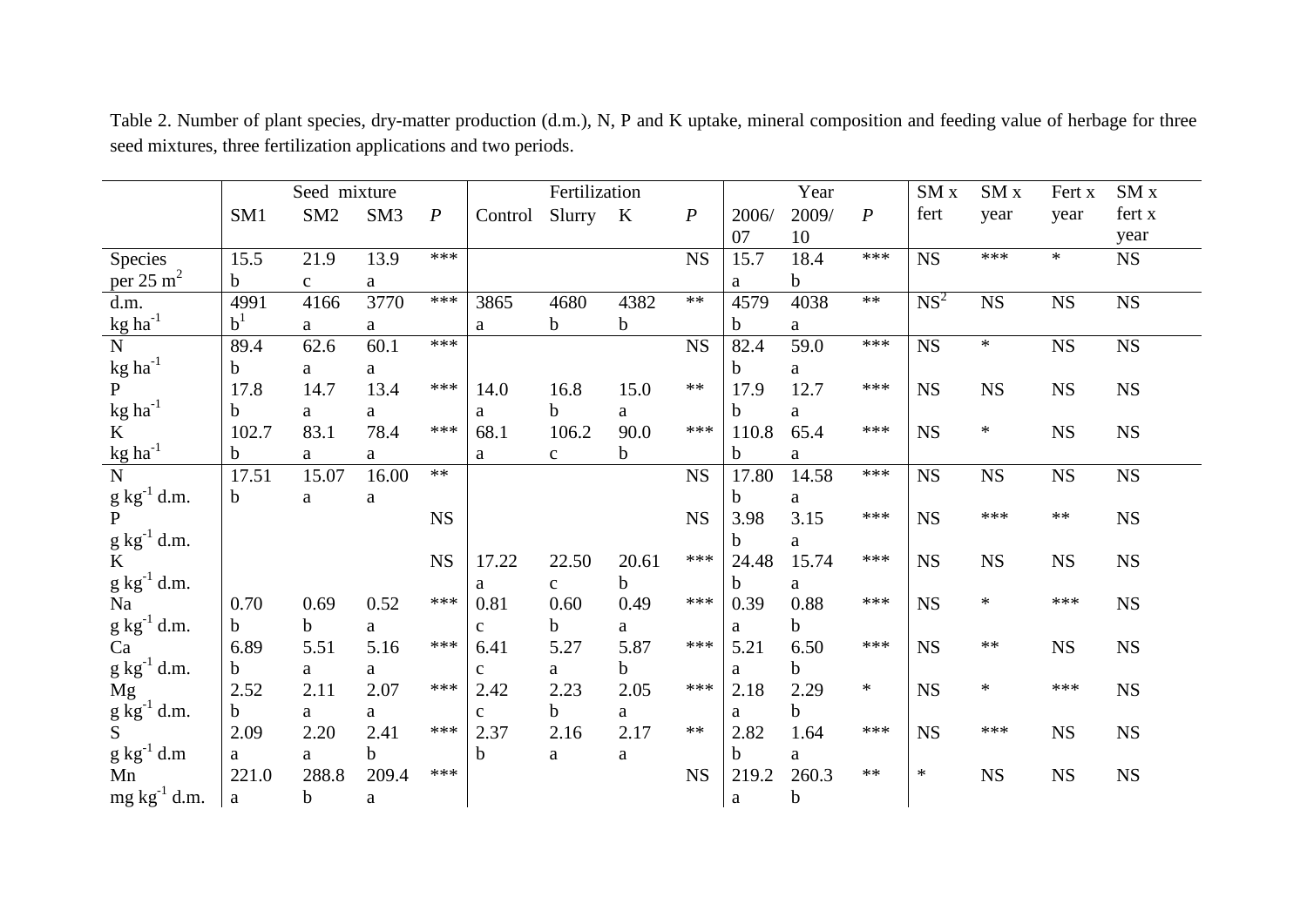| Zn                       | 93.2        | 62.6  | 61.4         | ***       | 71.4  | 76.9        | 69.0        | $\ast$    | 63.0  | 81.8  | ***       | $**$      | ***       | <b>NS</b> | <b>NS</b> |
|--------------------------|-------------|-------|--------------|-----------|-------|-------------|-------------|-----------|-------|-------|-----------|-----------|-----------|-----------|-----------|
| $mg \, kg^{-1}$ d.m.     | $\mathbf b$ | a     | a            |           | ab    | $\mathbf b$ | a           |           | a     | b     |           |           |           |           |           |
| Fe                       |             |       |              | <b>NS</b> |       |             |             | <b>NS</b> | 76.8  | 87.7  | $**$      | <b>NS</b> | <b>NS</b> | <b>NS</b> | <b>NS</b> |
| $mg \, kg^{-1}$ d.m.     |             |       |              |           |       |             |             |           | a     | b.    |           |           |           |           |           |
| Net energy               | 24.48       | 20.33 | 20.11        | ***       | 19.51 | 23.52       | 21.89       | $**$      | 23.78 | 19.49 | ***       | <b>NS</b> | $\ast$    | <b>NS</b> | <b>NS</b> |
| $GJ$ ha <sup>-1</sup>    | b           | a     | a            |           | a     | $\mathbf b$ | $\mathbf b$ |           |       | a     |           |           |           |           |           |
| Net energy               | 4.97        | 4.87  | 5.33         | ***       |       |             |             | <b>NS</b> | 5.27  | 4.84  | ***       | <b>NS</b> | <b>NS</b> | <b>NS</b> | <b>NS</b> |
| $MJ kg^{-1} d.m.$        | a           | a     | $\mathbf b$  |           |       |             |             |           | b     | a     |           |           |           |           |           |
| PDI <sup>3</sup>         | 50          | 45    | 52           | $\ast$    |       |             |             | <b>NS</b> | 56    | 42    | ***       | <b>NS</b> | <b>NS</b> | <b>NS</b> | <b>NS</b> |
| $g kg^{-1} d.m.$         | ab          | a     | b            |           |       |             |             |           | a     | a     |           |           |           |           |           |
| Sugar                    | 88.8        | 106.0 | 120.0        | ***       |       |             |             | <b>NS</b> |       |       | <b>NS</b> | <b>NS</b> | $\ast$    | <b>NS</b> | <b>NS</b> |
| $g \text{ kg}^{-1}$ d.m. | a           | b.    | $\mathbf{C}$ |           |       |             |             |           |       |       |           |           |           |           |           |
| Lysine                   | 3.3         | 3.1   | 3.5          | $\ast$    |       |             |             | <b>NS</b> | 3.7   | 2.9   | ***       | <b>NS</b> | <b>NS</b> | <b>NS</b> | <b>NS</b> |
| $g \text{ kg}^{-1}$ d.m. | ab          | a     | $\mathbf b$  |           |       |             |             |           | b     | a     |           |           |           |           |           |
| Methionine               | 1.3         | 1.2   | 1.3          | $\ast$    |       |             |             | <b>NS</b> | 1.4   | 1.1   | ***       | <b>NS</b> | <b>NS</b> | <b>NS</b> | <b>NS</b> |
| $g kg^{-1} d.m.$         | a           | a     | a            |           |       |             |             |           |       | a     |           |           |           |           |           |

<sup>1</sup> Same letters within treatments seed mixture, fertilization or year: species numbers are not significantly different from  $P \le 0.05$ 

 $2$  NS: not significant

 $3$  PDI or 'intestinal digestible protein' is a measure of the amount of protein which is available to the dairy cow from the feed.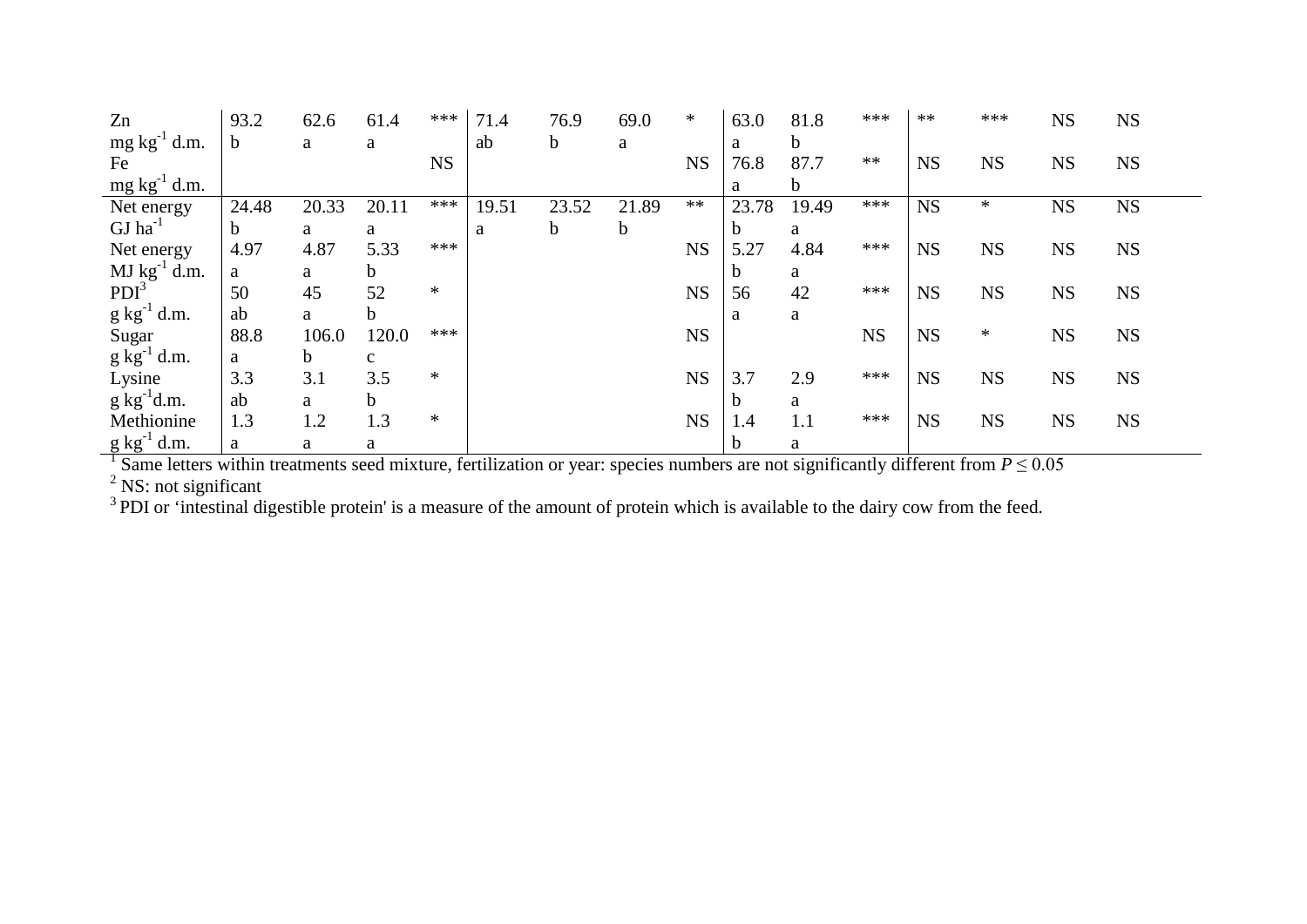| Seed mixture     |                   |                          |                | SM1              |                |         | SM <sub>2</sub> |                          |                  |                  |                |                          |                | SM <sub>3</sub> |                |                   |                |        |  |  |
|------------------|-------------------|--------------------------|----------------|------------------|----------------|---------|-----------------|--------------------------|------------------|------------------|----------------|--------------------------|----------------|-----------------|----------------|-------------------|----------------|--------|--|--|
| Fertilization    | slurry<br>control |                          | potassium      |                  |                | control |                 | slurry                   | potassium        |                  | control        |                          | slurry         |                 | potassium      |                   |                |        |  |  |
|                  | 2010              | trend                    | 2010           | trend            | 2010           | trend   | 2010            | trend                    | 2010             | trend            | 2010           | trend                    | 2010           | trend           | 2010           | trend             | 2010           | trend  |  |  |
| <b>Grasses</b>   |                   |                          |                |                  |                |         |                 |                          |                  |                  |                |                          |                |                 |                |                   |                |        |  |  |
| F. pratensis     |                   |                          |                |                  |                |         |                 |                          |                  |                  |                |                          |                |                 |                |                   |                |        |  |  |
| L. perenne       | 2m <sup>1</sup>   | $-2$                     | 2a             | $ -$             | 2a             | $ -$    | 2m              | $ -$                     | 2m               | $ -$             | 2m             | $ -$                     | $\overline{4}$ |                 | 3              |                   | 4              |        |  |  |
| H. lanatus       | 2m                | $+$                      | $\mathbf{1}$   | $+$              | $\mathbf{1}$   | $+$     | 2a              | $+$                      | 2 <sub>b</sub>   | $+$              | 2a             | $+$                      | 2m             | $+$             | 2a             | $+$               | 2a             |        |  |  |
| A. elatius       |                   |                          |                |                  |                |         |                 |                          | $+$              | $+$              | $\mathbf{r}$   | $+$                      |                |                 |                |                   |                |        |  |  |
| T. flavescens    | $\mathbf{1}$      | $\mathbf{r}$             | 2m             | $+$              | 2a             | $+$     | r               | $+$                      | $\mathbf{r}$     | $+$              | $\mathbf{r}$   | $+$                      | $\mathbf{r}$   | $+$             | $^{+}$         | $+$               |                |        |  |  |
| C. cristatus     | $+$               | $+$                      | $+$            | $\equiv$         | $\mathbf{1}$   | $+$     | $+$             | $+$                      |                  |                  | r              | $+$                      |                |                 |                |                   |                |        |  |  |
| D. glomerata     |                   |                          | r              | $+$              |                |         |                 | $\overline{\phantom{a}}$ | 2a               | $+$              | 2a             | $+$                      | $\mathbf{r}$   | $^{+}$          |                | $+$               |                | $^{+}$ |  |  |
| A. odoratum      | 4                 | $++$                     | $\overline{3}$ | $++$             | 2 <sub>b</sub> | $++$    | 2 <sub>b</sub>  | $+$                      | 2a               | $+$              | 2 <sub>b</sub> | $+$                      | 2m             | $+$             | $\mathbf{1}$   | $+$               | $\mathbf{1}$   | $+$    |  |  |
| F. rubra         | $\mathbf{1}$      | $+$                      | $\mathbf{r}$   | $+$              |                |         | 2 <sub>b</sub>  | $=$                      | 2a               | $\blacksquare$   | 2 <sub>b</sub> | $=$                      |                |                 |                |                   |                |        |  |  |
| P. pratense      |                   |                          |                |                  |                |         |                 |                          |                  |                  |                |                          |                |                 |                |                   |                |        |  |  |
| subsp. pratense  | 2a                | $=$                      | 2a             | $\equiv$         | 2a             | $=$     | 1               | $\overline{\phantom{a}}$ | 2m               |                  | $^{+}$         | $\overline{\phantom{a}}$ | 3              | $++$            | 2 <sub>b</sub> | $+$               | 2 <sub>b</sub> | $^{+}$ |  |  |
| P. pratensis     | $\mathbf{1}$      | $=$                      | 2a             | $\ddot{}$        | 2m             | $+$     | $+$             | $\boldsymbol{+}$         | $\mathbf{1}$     | $\boldsymbol{+}$ | $+$            | $=$                      | 2m             | $+$             | 2a             | $+$               | 2m             |        |  |  |
| <b>Legumes</b>   |                   |                          |                |                  |                |         |                 |                          |                  |                  |                |                          |                |                 |                |                   |                |        |  |  |
| L. corniculatus  |                   |                          |                |                  |                |         |                 |                          |                  |                  |                |                          |                |                 |                |                   |                |        |  |  |
| var.corniculatus |                   |                          |                |                  |                |         |                 |                          |                  |                  |                |                          |                |                 |                |                   |                |        |  |  |
| T. dubium        | $\mathbf{r}$      | $^{+}$                   | $\mathbf{r}$   | $^{+}$           |                |         | 2m              | $+$                      | $\boldsymbol{+}$ | $+$              | 2m             | $+$                      |                | $+$             |                |                   |                | $^+$   |  |  |
| T. pratense      |                   |                          | $\mathbf{r}$   |                  | $\mathbf{r}$   |         | $\mathbf{1}$    | $=$                      | $\mathbf{r}$     | $=$              | 2m             | $+$                      | $+$            | $+$             |                |                   | $\mathbf{r}$   | $+$    |  |  |
| L. corniculatus  |                   |                          |                |                  |                |         |                 |                          |                  |                  |                |                          |                |                 |                |                   |                |        |  |  |
| var.Agrosan+Leo  | 2m                | $\overline{\phantom{a}}$ | 2m             | $\equiv$         | 3              | $++$    | r               | r                        |                  |                  | $^{+}$         | $+$                      |                |                 |                |                   |                |        |  |  |
| T. repens        |                   |                          | $\mathbf{r}$   |                  |                |         |                 | $=$                      | $\mathbf{r}$     | $=$              | 2m             | $+$                      | $^{+}$         | $=$             |                |                   | 2a             |        |  |  |
| <b>Herbs</b>     |                   |                          |                |                  |                |         |                 |                          |                  |                  |                |                          |                |                 |                |                   |                |        |  |  |
| P. vulgaris      |                   |                          |                |                  |                |         |                 |                          |                  |                  |                |                          |                |                 |                |                   |                |        |  |  |
| C. fontanum      |                   |                          |                |                  |                |         |                 |                          |                  |                  |                |                          |                |                 |                |                   |                |        |  |  |
| subsp. vulgare   | r                 | $\mathrm{+}$             | $\mathbf{r}$   | $\boldsymbol{+}$ | $^{+}$         | $^{+}$  |                 | $\equiv$                 | 1                | $+$              | 1              | $\quad \  \  =$          |                | $^{+}$          | $^{+}$         | $+$               |                | $+$    |  |  |
| L. vulgare       | 3                 | $++$                     | $\overline{3}$ | $+$              | $\overline{3}$ | $++$    | 2a              | $+$                      | 2a               | $+$              | 2a             | $+$                      | 2a             | $+$             | 2 <sub>b</sub> | $\boldsymbol{++}$ | 2a             | $+$    |  |  |
| H. radicata      | $\mathbf{r}$      | $+$                      |                |                  | $\mathbf{r}$   | $+$     | 2a              | $+$                      | $\mathbf{1}$     | $+$              | 2m             | $+$                      | 2a             | $+$             | $\mathbf{r}$   | $+$               | 2m             | $^{+}$ |  |  |
| A. millefolium   | 2a                | $+$                      | 2 <sub>b</sub> | $++$             | 2a             | $+$     |                 |                          | $+$              | $\equiv$         | $\bf r$        | $\equiv$                 | $+$            | $+$             |                |                   | $+$            |        |  |  |
| C. biennis       |                   |                          |                |                  | $\mathbf{r}$   | $+$     | r               | $=$                      | $\mathbf{1}$     | $+$              | $+$            | $^{+}$                   |                | $\ddot{}$       |                |                   | $+$            | $=$    |  |  |

Table 3. Botanical composition in 2010 according to the Braun-Blanquet cover-abundance scale (Braun-Blanquet, 1964) and trend in development of individual species between 2006 and 2010.